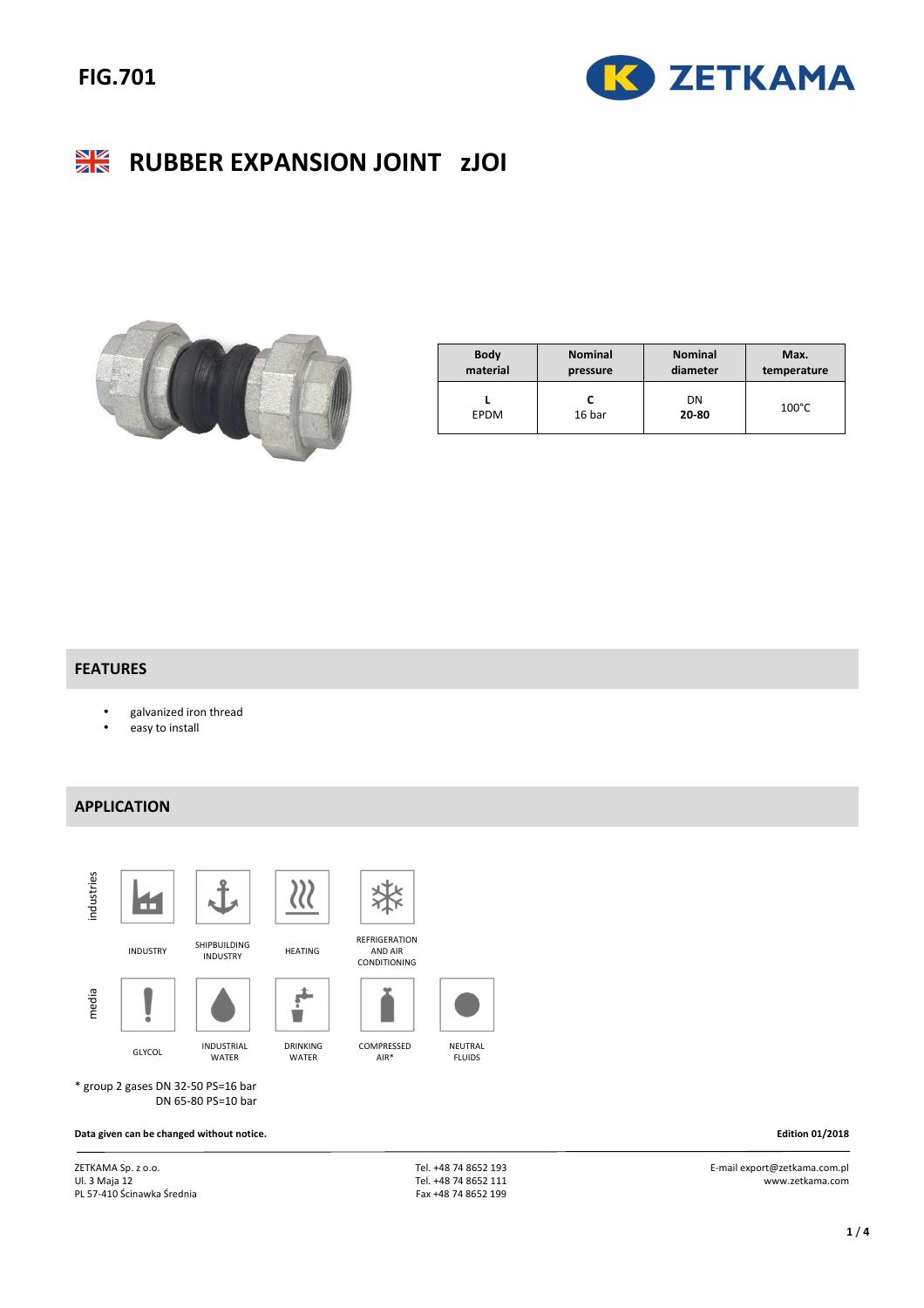

### **MATERIALS, DIMENSIONS**



|                  | <b>Body material</b> |                 |
|------------------|----------------------|-----------------|
|                  | <b>Type</b>          | 00              |
|                  | Body                 | $E$ PDM + nylon |
|                  | Union screw          | Galvanized iron |
|                  | Ring nut             | Galvanized iron |
| 4                | Union flange         | Galvanized iron |
| Max. temperature |                      | 100°C           |

| <b>DN</b>                    | 20    | 25   | 32    | 40    | 50       | 65    | 80    |
|------------------------------|-------|------|-------|-------|----------|-------|-------|
| $L$ (mm)                     | 165   | 175  | 186   | 186   | 200      | 218   | 260   |
| (ISO 228-1 NPT)              | 3/4'' | 1''  | 11/4" | 11/2" | $\gamma$ | 21/2" | 2''   |
| <b>Compression (mm)</b>      | 22    | 22   | 22    | 22    | 22       | 22    | 22    |
| Elongation (mm)              | ь     | ь    |       | b     |          |       |       |
| Lateral deflection (mm)      | 22    | 22   | 22    | 22    | 22       | 22    | 22    |
| Angular deflection (°)       | 30    | 30   | 30    | 30    | 20       | 15    | 15    |
| $K_{vs}$ (m <sup>3</sup> /h) | 8,3   | 15,6 | 24,5  | 37,8  | 58,3     | 127,8 | 157,7 |
| Weight (kg)                  | 0,58  | 0,9  | 1,25  | 1,72  | 2,75     | 3,60  | 5,20  |

## **PRESSURE-TEMPERATURE RATINGS**

| <b>DN</b>                                              | PN |     | Ambient temperature | $50^{\circ}$ C                      | $60^{\circ}$ C | 70°C          | $80^{\circ}$ C | $90^{\circ}$ C |
|--------------------------------------------------------|----|-----|---------------------|-------------------------------------|----------------|---------------|----------------|----------------|
| <b>DN80</b><br><b>DN20</b><br>$\overline{\phantom{a}}$ | ᅩ  | bar | ∸                   | $\overline{\phantom{0}}$<br><b></b> | 10.0           | - -<br>$\sim$ | <b></b>        | ، ب            |

**Data given can be changed without notice. Edition 01/2018** 

ZETKAMA Sp. z o.o. Ul. 3 Maja 12 PL 57-410 Ścinawka Średnia  Tel. +48 74 8652 193 Tel. +48 74 8652 111 Fax +48 74 8652 199

E-mail export@zetkama.com.pl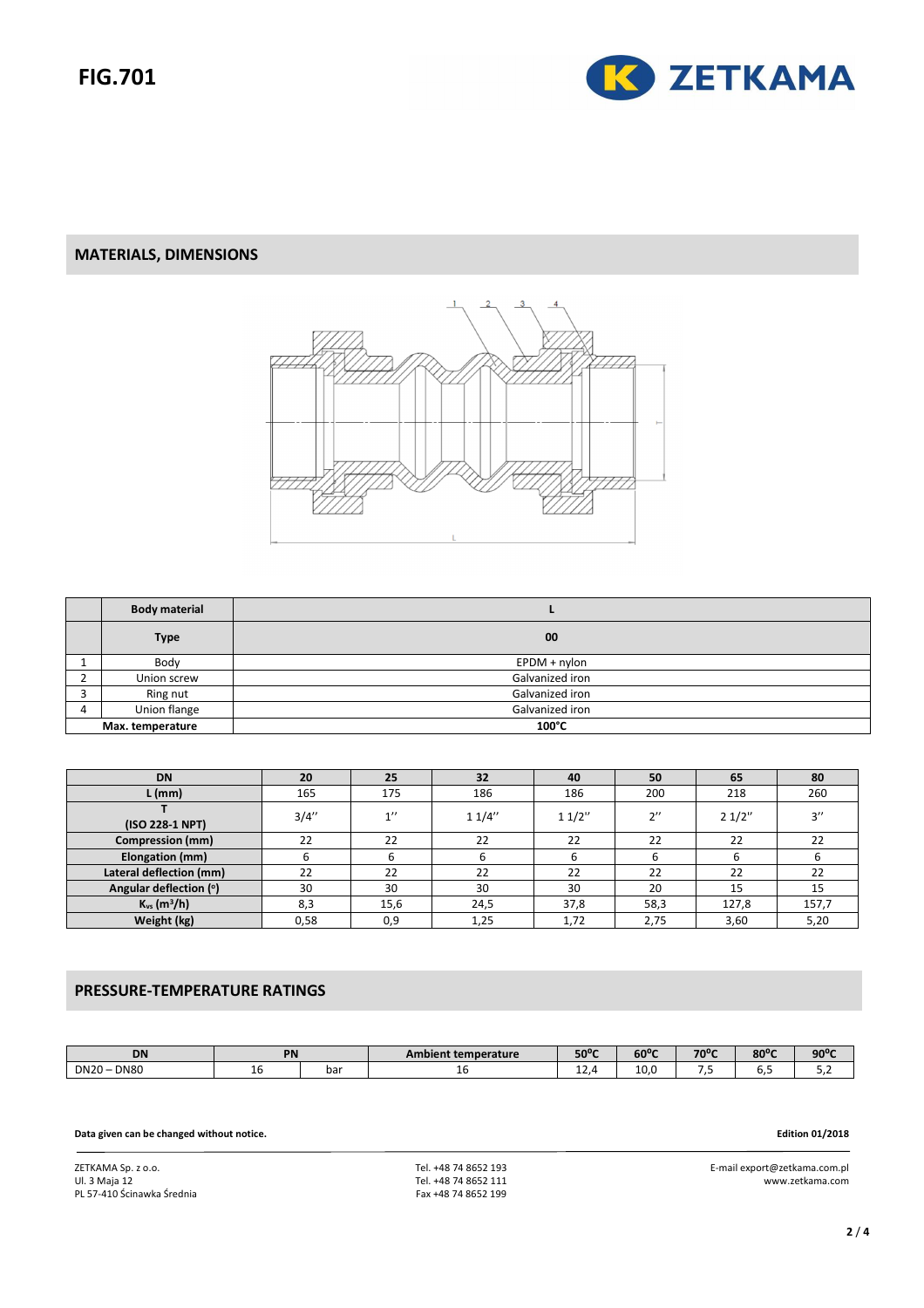# **FIG.701**



**TYPE** 

| <b>Figure</b> | <b>Body material</b> | Nominal<br>diameter | Nominal<br>pressure | <b>Type</b>                               |
|---------------|----------------------|---------------------|---------------------|-------------------------------------------|
| 701           | EPDM                 | 20-80<br>mm         | 16 bar              | 00<br>ends - galvanized iron, body - EPDM |

#### **ORDERING**



Ul. 3 Maja 12 PL 57-410 Ścinawka Średnia Tel. +48 74 8652 111 Fax +48 74 8652 199 www.zetkama.com